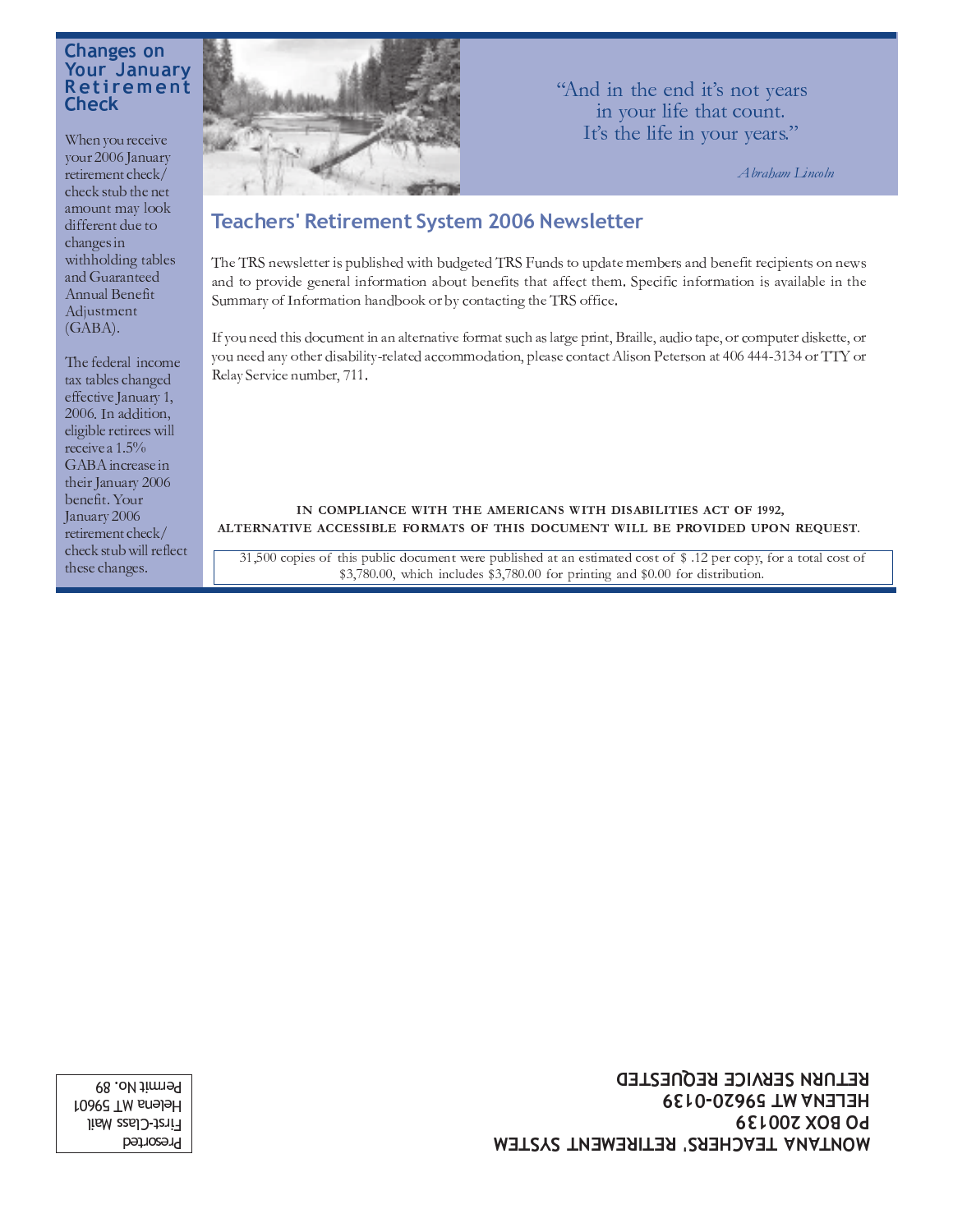# **Montana Teachers' Retirement System**



#### 

#### F <sup>M</sup> <sup>V</sup> <sup>F</sup> <sup>W</sup> <sup>T</sup> <sup>W</sup> <sup>|</sup> <sup>K</sup> <sup>G</sup> \_ <sup>K</sup> <sup>R</sup> <sup>K</sup> <sup>L</sup> <sup>K</sup> <sup>T</sup> <sup>Z</sup>

 K <sup>T</sup> <sup>F</sup> <sup>F</sup> <sup>K</sup> <sup>G</sup> <sup>R</sup> <sup>R</sup> ^ <sup>G</sup> <sup>F</sup> <sup>E</sup> <sup>Y</sup> <sup>L</sup> <sup>V</sup> <sup>G</sup> <sup>I</sup> ^ <sup>H</sup> <sup>T</sup> <sup>I</sup> <sup>M</sup> <sup>J</sup> <sup>I</sup> <sup>Q</sup> <sup>Z</sup> <sup>G</sup> <sup>Z</sup> <sup>L</sup> <sup>V</sup> <sup>W</sup> ^ <sup>m</sup> <sup>Y</sup> <sup>G</sup> <sup>R</sup> <sup>R</sup> <sup>T</sup> <sup>W</sup> <sup>G</sup> <sup>F</sup> <sup>E</sup> <sup>Y</sup> <sup>L</sup> <sup>V</sup> <sup>G</sup> <sup>I</sup> <sup>K</sup> <sup>G</sup> <sup>R</sup> h G R V G R V G L  $\sim$  100  $\mu$  . The set of the set of the set of the set of the set of the set of the set of the set of the set of the set of the set of the set of the set of the set of the set of the set of the set of  $\mathcal{S}$  . The state  $\mathcal{S}$  and  $\mathcal{S}$  are the state  $\mathcal{S}$  and  $\mathcal{S}$  are the window where  $\mathcal{S}$  are the  $\mathcal{S}$  $\mathcal{L} \subset \mathcal{L}$  . The contract is the contract of the contract of the contract of the contract of the contract of the contract of the contract of the contract of the contract of the contract of the contract of the contra V <sup>F</sup> <sup>W</sup> <sup>T</sup> <sup>I</sup> <sup>M</sup> <sup>V</sup> <sup>F</sup> <sup>W</sup> <sup>T</sup> <sup>W</sup> <sup>R</sup> <sup>K</sup> <sup>G</sup> \_ <sup>K</sup> <sup>R</sup> <sup>K</sup> <sup>L</sup> <sup>K</sup> <sup>T</sup> <sup>Z</sup> <sup>I</sup> <sup>T</sup> <sup>M</sup> <sup>T</sup> <sup>I</sup> <sup>I</sup> <sup>T</sup> <sup>W</sup> <sup>L</sup> <sup>J</sup> <sup>G</sup> <sup>Z</sup> F <sup>M</sup> <sup>V</sup> <sup>F</sup> <sup>W</sup> <sup>T</sup> <sup>W</sup> <sup>E</sup> <sup>Y</sup> <sup>L</sup> <sup>V</sup> <sup>G</sup> <sup>I</sup> <sup>K</sup> <sup>G</sup> <sup>R</sup> E <sup>Y</sup> <sup>Y</sup> <sup>I</sup> <sup>V</sup> <sup>T</sup> <sup>W</sup> <sup>|</sup> <sup>K</sup> <sup>G</sup> \_ <sup>K</sup> <sup>R</sup> <sup>K</sup> <sup>L</sup> <sup>K</sup> <sup>T</sup> <sup>Z</sup> <sup>n</sup> E <sup>E</sup> <sup>|</sup> <sup>o</sup> <sup>J</sup> ` <sup>T</sup> <sup>I</sup> <sup>F</sup> <sup>J</sup> <sup>Q</sup> <sup>J</sup> <sup>I</sup> <sup>T</sup> <sup>L</sup> <sup>S</sup> <sup>G</sup> <sup>F</sup> <sup>u</sup> <sup>P</sup> ^ <sup>T</sup> <sup>G</sup> <sup>I</sup> <sup>Z</sup> <sup>l</sup> <sup>X</sup> <sup>S</sup> <sup>T</sup>  $\mathcal{L}$   $\mathcal{L}$   $\mathcal{L}$   $\mathcal{L}$   $\mathcal{L}$   $\mathcal{L}$   $\mathcal{L}$   $\mathcal{L}$   $\mathcal{L}$   $\mathcal{L}$   $\mathcal{L}$   $\mathcal{L}$   $\mathcal{L}$   $\mathcal{L}$   $\mathcal{L}$   $\mathcal{L}$   $\mathcal{L}$   $\mathcal{L}$   $\mathcal{L}$   $\mathcal{L}$   $\mathcal{L}$   $\mathcal{L}$   $\mathcal{L}$   $\mathcal{L}$   $\mathcal{$  E <sup>E</sup> <sup>|</sup> <sup>K</sup> <sup>F</sup> <sup>L</sup> <sup>S</sup> <sup>T</sup> <sup>M</sup> <sup>J</sup> <sup>R</sup> <sup>R</sup> <sup>J</sup> <sup>k</sup> <sup>K</sup> <sup>F</sup> <sup>U</sup> <sup>I</sup> <sup>T</sup> <sup>L</sup> <sup>K</sup> <sup>I</sup> <sup>T</sup> <sup>Q</sup> <sup>T</sup> <sup>F</sup> <sup>L</sup> <sup>Z</sup> ^ <sup>Z</sup> <sup>L</sup> <sup>T</sup> <sup>Q</sup> <sup>Z</sup> <sup>Y</sup> <sup>J</sup> <sup>V</sup> <sup>R</sup> <sup>W</sup> <sup>F</sup> <sup>J</sup> <sup>L</sup> \_ <sup>T</sup>  $\blacksquare$  is the final term of the  $\blacksquare$ 

f <sup>g</sup> \ ] ¡ <sup>f</sup> <sup>V</sup> \_ <sup>R</sup> <sup>K</sup> <sup>Y</sup> <sup>g</sup> <sup>Q</sup> <sup>H</sup> <sup>R</sup> <sup>J</sup> ^ <sup>T</sup> <sup>T</sup> <sup>Z</sup> \ <sup>T</sup> <sup>L</sup> <sup>K</sup> <sup>I</sup> <sup>T</sup> <sup>Q</sup> <sup>T</sup> <sup>F</sup> <sup>L</sup> ] ^ <sup>Z</sup> <sup>L</sup> <sup>T</sup> <sup>Q</sup>

 $\bf x \rightarrow \bf y$  ,  $\bf x \rightarrow \bf y$  ,  $\bf x \rightarrow \bf y$  ,  $\bf x \rightarrow \bf y$  ,  $\bf x \rightarrow \bf y$  ,  $\bf x \rightarrow \bf y$  ,  $\bf x \rightarrow \bf y$  ,  $\bf x \rightarrow \bf y$  ,  $\bf x \rightarrow \bf y$  ,  $\bf x \rightarrow \bf y$  ,  $\bf x \rightarrow \bf y$  ,  $\bf x \rightarrow \bf y$  ,  $\bf x \rightarrow \bf y$  ,  $\bf x \rightarrow \bf y$  ,  $\bf x \rightarrow \bf y$  ,  $\bf x \rightarrow \bf y$  ,  $\bf x \rightarrow \bf y$  ,

 $\blacksquare$  . In the set of the set of the set of the set of the set of the set of the set of the set of the set of the set of the set of the set of the set of the set of the set of the set of the set of the set of the set of

 $\alpha$  and  $\alpha$  and  $\alpha$  are the function of  $\alpha$  in the  $\alpha$  in  $\alpha$  in  $\alpha$  in  $\alpha$  in  $\alpha$  in  $\alpha$  in  $\alpha$  in  $\alpha$  in  $\alpha$  in  $\alpha$  in  $\alpha$  in  $\alpha$  in  $\alpha$  in  $\alpha$  in  $\alpha$  in  $\alpha$  in  $\alpha$  in  $\alpha$  in  $\alpha$  in  $\alpha$  in  $\alpha$  i  $Z$   $\sim$   $Z$   $\sim$   $Z$   $\sim$   $Z$   $\sim$   $Z$   $\sim$   $Z$   $\sim$   $Z$   $\sim$   $Z$   $\sim$   $Z$   $\sim$   $Z$   $\sim$   $Z$   $\sim$   $Z$   $\sim$   $Z$   $\sim$   $Z$   $\sim$   $Z$   $\sim$   $Z$   $\sim$   $Z$   $\sim$   $Z$   $\sim$   $Z$   $\sim$   $Z$   $\sim$   $Z$   $\sim$   $Z$   $\sim$   $Z$   $\sim$   $Z$   $\sim$   $Z$ 

E <sup>F</sup> <sup>y</sup> <sup>V</sup> <sup>F</sup> <sup>M</sup> <sup>V</sup> <sup>F</sup> <sup>W</sup> <sup>T</sup> <sup>W</sup> <sup>G</sup> <sup>Y</sup> <sup>L</sup> <sup>V</sup> <sup>G</sup> <sup>I</sup> <sup>K</sup> <sup>G</sup> <sup>R</sup> <sup>G</sup> <sup>Y</sup> <sup>Y</sup> <sup>I</sup> <sup>V</sup> <sup>T</sup> <sup>W</sup> <sup>R</sup> <sup>K</sup> <sup>G</sup> \_ <sup>K</sup> <sup>R</sup> <sup>K</sup> <sup>L</sup> ^ <sup>z</sup> <sup>I</sup> <sup>T</sup> <sup>M</sup> <sup>T</sup> <sup>I</sup> <sup>Z</sup> <sup>L</sup> <sup>J</sup> <sup>L</sup> <sup>S</sup> <sup>T</sup> <sup>T</sup> ¤ <sup>Y</sup> <sup>T</sup> <sup>Z</sup> <sup>Z</sup>  $J \subset \mathcal{L}$  , we obtain a set of  $\mathcal{L}$  and  $\mathcal{L}$  and  $\mathcal{L}$   $J$   $\mathcal{L}$   $J$   $\mathcal{L}$   $\mathcal{L}$   $\mathcal{L}$   $\mathcal{L}$   $\mathcal{L}$   $\mathcal{L}$   $\mathcal{L}$   $\mathcal{L}$   $\mathcal{L}$   $\mathcal{L}$   $\mathcal{L}$   $\mathcal{L}$   $\mathcal{L}$   $\mathcal{L}$   $\mathcal{L}$   $\mathcal{A}$  ,  $\mathcal{A}$  ,  $\mathcal{A}$  ,  $\mathcal{A}$  ,  $\mathcal{A}$  ,  $\mathcal{A}$  ,  $\mathcal{A}$  ,  $\mathcal{A}$  ,  $\mathcal{A}$  ,  $\mathcal{A}$  ,  $\mathcal{A}$  ,  $\mathcal{A}$  ,  $\mathcal{A}$  ,  $\mathcal{A}$  ,  $\mathcal{A}$  ,  $\mathcal{A}$  ,  $\mathcal{A}$  ,  $\mathcal{A}$  ,  $\mathcal{A}$  ,  $\mathcal{A}$  , « a contracted a contracted a version and a second the state of a second the state of a second and a factor of  $\alpha$  $\mathcal{L}_{\mathcal{F}}$  is  $\mathcal{L}_{\mathcal{F}}$  and  $\mathcal{L}_{\mathcal{F}}$  is a set of  $\mathcal{L}_{\mathcal{F}}$  . Then  $\mathcal{L}_{\mathcal{F}}$  is a set of  $\mathcal{L}_{\mathcal{F}}$  is a set of  $\mathcal{L}_{\mathcal{F}}$ wa substant de la celebra de la final de la celebra de la celebra de la celebra de la celebra de la celebra de ة أو عند الله عليه الله عند الله عند الله عند الله عند الله عند الله عند الله عند الله عند الله عند الله عند ا  $\bm{z}$  , and  $\bm{z}$  and  $\bm{z}$   $\bm{z}$   $\bm{z}$   $\bm{z}$   $\bm{z}$   $\bm{z}$   $\bm{z}$   $\bm{z}$   $\bm{z}$   $\bm{z}$   $\bm{z}$   $\bm{z}$   $\bm{z}$   $\bm{z}$   $\bm{z}$   $\bm{z}$   $\bm{z}$   $\bm{z}$   $\bm{z}$   $\bm{z}$   $\bm{z}$   $\bm{z}$   $\bm{z}$   $\bm{z}$   $\bm$ ® É ½ <sup>À</sup> <sup>Ò</sup> <sup>Ä</sup> <sup>²</sup> ¿ <sup>½</sup> <sup>±</sup> » <sup>½</sup> <sup>Å</sup> <sup>Ó</sup> <sup>½</sup> <sup>Å</sup> ¿ <sup>½</sup> <sup>²</sup> » ® <sup>À</sup> ¹ <sup>Ô</sup> ® <sup>²</sup> <sup>³</sup> <sup>Ä</sup> ® <sup>¾</sup> <sup>Ã</sup> ® <sup>À</sup> ° <sup>À</sup> <sup>²</sup> <sup>¼</sup> ® É ² <sup>³</sup> ° ° <sup>Õ</sup> ¿ <sup>½</sup> <sup>²</sup> » ® <sup>À</sup> ½ <sup>±</sup> ° <sup>Ê</sup> <sup>½</sup> <sup>¼</sup> ° <sup>È</sup> ¿ <sup>Ã</sup> ® <sup>À</sup> <sup>¾</sup> <sup>½</sup> <sup>À</sup> <sup>Á</sup> <sup>½</sup> <sup>¼</sup> <sup>¼</sup> ¿ <sup>¾</sup> <sup>Ã</sup> <sup>²</sup> » ® <sup>À</sup> <sup>¼</sup> <sup>½</sup> <sup>À</sup> <sup>È</sup> <sup>±</sup> ° <sup>Ã</sup> <sup>±</sup> ° <sup>¼</sup> ° <sup>À</sup> <sup>²</sup> <sup>²</sup> <sup>³</sup> ° <sup>Ò</sup> <sup>Ä</sup> <sup>²</sup> ¿ <sup>½</sup> <sup>±</sup> <sup>Á</sup> <sup>Ö</sup> <sup>¼</sup> Ê ° <sup>¼</sup> <sup>²</sup> ° <sup>¼</sup> <sup>²</sup> » <sup>¾</sup> <sup>½</sup> <sup>²</sup> ° <sup>¼</sup> ® É ² <sup>³</sup> ° <sup>Ã</sup> <sup>Å</sup> <sup>½</sup> <sup>À</sup> <sup>Ö</sup> <sup>¼</sup> É » <sup>À</sup> <sup>½</sup> <sup>À</sup> <sup>Ä</sup> » <sup>½</sup> <sup>Å</sup> <sup>Ã</sup> ® <sup>¼</sup> » <sup>²</sup> » ® <sup>À</sup> <sup>½</sup> <sup>À</sup> <sup>È</sup> <sup>×</sup> <sup>³</sup> <sup>½</sup> <sup>²</sup> » <sup>²</sup> <sup>×</sup> » <sup>Å</sup> <sup>Å</sup> ² <sup>½</sup> <sup>Ë</sup> ° <sup>²</sup> ® <sup>Ë</sup> ° ° <sup>Ã</sup> <sup>²</sup> <sup>³</sup> ° <sup>Ã</sup> <sup>Å</sup> <sup>½</sup> <sup>À</sup> ® <sup>À</sup> <sup>¼</sup> ® <sup>Å</sup> » <sup>È</sup> <sup>Æ</sup> <sup>±</sup> ® ¿ <sup>À</sup> <sup>È</sup> ¹

 $\Lambda$  wide  $\Lambda$  III  $\Lambda$  cation 15 of the Montene Constitution provide ² <sup>³</sup> <sup>½</sup> <sup>²</sup> <sup>Ý</sup> <sup>Þ</sup> ¿ <sup>Ê</sup> <sup>Å</sup> » <sup>Ä</sup> <sup>±</sup> ° <sup>²</sup> » <sup>±</sup> ° <sup>¾</sup> ° <sup>À</sup> <sup>²</sup> <sup>¼</sup> <sup>Á</sup> <sup>¼</sup> <sup>²</sup> ° <sup>¾</sup> <sup>¼</sup> <sup>¼</sup> <sup>³</sup> <sup>½</sup> <sup>Å</sup> <sup>Å</sup> <sup>Ê</sup> ° É ¿ <sup>À</sup> <sup>È</sup> ° <sup>È</sup> ® <sup>À</sup> <sup>½</sup> <sup>À</sup> <sup>½</sup> <sup>Ä</sup> <sup>²</sup> ¿ <sup>½</sup> <sup>±</sup> » <sup>½</sup> <sup>Å</sup> <sup>Å</sup> <sup>Á</sup> a ≥ → à À È esta?? → APL ta le a a a ta à a a la a la constanza a la alega a a la a de la constanza a la

## ! ! " # \$ %

#### Introduction

/ <sup>0</sup> <sup>1</sup> <sup>2</sup> <sup>3</sup> <sup>4</sup> <sup>1</sup> <sup>5</sup> <sup>6</sup> <sup>3</sup> <sup>5</sup> <sup>7</sup> <sup>8</sup> <sup>8</sup> <sup>9</sup> <sup>1</sup> : ; <sup>&</sup>lt; <sup>=</sup> <sup>8</sup> <sup>1</sup> <sup>8</sup> <sup>8</sup> ; <sup>3</sup> <sup>6</sup> : <sup>&</sup>lt; <sup>=</sup> <sup>=</sup> ; <sup>6</sup> : <sup>=</sup> <sup>&</sup>gt; ? <sup>1</sup> ? @ <sup>0</sup> <sup>5</sup> <sup>1</sup> <sup>1</sup> ; @ <sup>1</sup> <sup>A</sup> <sup>8</sup> <sup>5</sup> <sup>1</sup> <sup>=</sup> <sup>&</sup>lt; @ <sup>1</sup> ? @ <sup>3</sup> @ <sup>0</sup> <sup>1</sup> <sup>9</sup> <sup>&</sup>gt; <sup>B</sup> <sup>=</sup> ; : <sup>1</sup> <sup>A</sup> <sup>9</sup> <sup>=</sup> <sup>3</sup> <sup>C</sup> <sup>1</sup> <sup>1</sup> <sup>5</sup> <sup>1</sup> @ ; <sup>5</sup> <sup>1</sup> <sup>A</sup> <sup>1</sup> <sup>6</sup> @

E <sup>F</sup> <sup>G</sup> <sup>H</sup> <sup>H</sup> <sup>I</sup> <sup>J</sup> <sup>H</sup> <sup>I</sup> <sup>K</sup> <sup>G</sup> <sup>L</sup> <sup>K</sup> <sup>J</sup> <sup>F</sup> <sup>J</sup> <sup>M</sup> <sup>N</sup> <sup>O</sup> <sup>P</sup> <sup>P</sup> <sup>Q</sup> <sup>K</sup> <sup>R</sup> <sup>R</sup> <sup>K</sup> <sup>J</sup> <sup>F</sup> <sup>M</sup> <sup>I</sup> <sup>J</sup> <sup>Q</sup> <sup>L</sup> <sup>S</sup> <sup>T</sup> <sup>U</sup> <sup>T</sup> <sup>F</sup> <sup>T</sup> <sup>I</sup> <sup>G</sup> <sup>R</sup> <sup>M</sup> <sup>V</sup> <sup>F</sup> <sup>W</sup> <sup>L</sup> <sup>J</sup> <sup>L</sup> <sup>S</sup> <sup>T</sup> <sup>X</sup> <sup>T</sup> <sup>G</sup> <sup>Y</sup> <sup>S</sup> <sup>T</sup> <sup>I</sup> <sup>Z</sup> [ \ <sup>T</sup> <sup>L</sup> <sup>K</sup> <sup>I</sup> <sup>T</sup> <sup>Q</sup> <sup>T</sup> <sup>F</sup> <sup>L</sup> ] ^ <sup>Z</sup> <sup>L</sup> <sup>T</sup> <sup>Q</sup> <sup>L</sup> <sup>J</sup> \_ <sup>J</sup> <sup>L</sup> <sup>S</sup> <sup>I</sup> <sup>T</sup> <sup>W</sup> <sup>V</sup> <sup>Y</sup> <sup>T</sup> <sup>L</sup> <sup>S</sup> <sup>T</sup> <sup>V</sup> <sup>F</sup> <sup>M</sup> <sup>V</sup> <sup>F</sup> <sup>W</sup> <sup>T</sup> <sup>W</sup> <sup>R</sup> <sup>K</sup> <sup>G</sup> \_ <sup>K</sup> <sup>R</sup> <sup>K</sup> <sup>L</sup> ^ <sup>J</sup> <sup>M</sup> <sup>L</sup> <sup>S</sup> <sup>T</sup> <sup>Z</sup> ^ <sup>Z</sup> <sup>L</sup> <sup>T</sup> <sup>Q</sup> <sup>G</sup> <sup>F</sup> <sup>W</sup> <sup>L</sup> <sup>J</sup> <sup>S</sup> <sup>T</sup> <sup>R</sup> <sup>H</sup> <sup>K</sup> <sup>Q</sup> <sup>H</sup> <sup>I</sup> <sup>J</sup> ` <sup>T</sup> <sup>a</sup> <sup>J</sup> <sup>F</sup> <sup>L</sup> <sup>G</sup> <sup>F</sup> <sup>G</sup> [ <sup>Z</sup> <sup>G</sup> \_ <sup>K</sup> <sup>R</sup> <sup>K</sup> <sup>L</sup> ^ <sup>L</sup> <sup>J</sup> <sup>I</sup> <sup>T</sup> <sup>Y</sup> <sup>I</sup> <sup>V</sup> <sup>K</sup> <sup>L</sup> G <sup>F</sup> <sup>W</sup> <sup>I</sup> <sup>T</sup> <sup>L</sup> <sup>G</sup> <sup>K</sup> <sup>F</sup> <sup>b</sup> <sup>V</sup> <sup>G</sup> <sup>R</sup> <sup>K</sup> <sup>M</sup> <sup>K</sup> <sup>T</sup> <sup>W</sup> <sup>L</sup> <sup>T</sup> <sup>G</sup> <sup>Y</sup> <sup>S</sup> <sup>T</sup> <sup>I</sup> <sup>Z</sup> <sup>c</sup>

 $E$  and the contract the contract of the contract of the contract of the contract of the contract of the contract of the contract of the contract of the contract of the contract of the contract of the contract of the cont ] ^ <sup>Z</sup> <sup>L</sup> <sup>T</sup> <sup>Q</sup> <sup>L</sup> <sup>J</sup> <sup>S</sup> <sup>T</sup> <sup>R</sup> <sup>H</sup> <sup>I</sup> <sup>T</sup> <sup>W</sup> <sup>V</sup> <sup>Y</sup> <sup>T</sup> <sup>L</sup> <sup>S</sup> <sup>T</sup> <sup>V</sup> <sup>F</sup> <sup>M</sup> <sup>V</sup> <sup>F</sup> <sup>W</sup> <sup>T</sup> <sup>W</sup> <sup>R</sup> <sup>K</sup> <sup>G</sup> \_ <sup>K</sup> <sup>R</sup> <sup>K</sup> <sup>L</sup> ^ <sup>J</sup> <sup>M</sup> <sup>L</sup> <sup>S</sup> <sup>T</sup> <sup>Z</sup> ^ <sup>Z</sup> <sup>L</sup> <sup>T</sup> <sup>Q</sup> <sup>G</sup> <sup>F</sup> <sup>W</sup> <sup>c</sup>

 $E$   $\mathbf{F}$   $\mathbf{F}$   $\mathbf{F}$   $\mathbf{F}$   $\mathbf{F}$   $\mathbf{F}$   $\mathbf{F}$   $\mathbf{F}$   $\mathbf{F}$   $\mathbf{F}$   $\mathbf{F}$   $\mathbf{F}$   $\mathbf{F}$   $\mathbf{F}$   $\mathbf{F}$   $\mathbf{F}$   $\mathbf{F}$   $\mathbf{F}$   $\mathbf{F}$   $\mathbf{F}$   $\mathbf{F}$   $\mathbf{F}$   $\mathbf{F}$   $\mathbf{F}$   $\mathcal{L} = \mathcal{L} = \mathcal{L} = \mathcal{L} = \mathcal{L} = \mathcal{L} = \mathcal{L} = \mathcal{L} = \mathcal{L} = \mathcal{L} = \mathcal{L} = \mathcal{L} = \mathcal{L} = \mathcal{L} = \mathcal{L} = \mathcal{L} = \mathcal{L} = \mathcal{L} = \mathcal{L} = \mathcal{L} = \mathcal{L} = \mathcal{L} = \mathcal{L} = \mathcal{L} = \mathcal{L} = \mathcal{L} = \mathcal{L} = \mathcal{L} = \mathcal{L} = \mathcal{L} = \mathcal{L} = \mathcal$ 

X <sup>S</sup> <sup>T</sup> <sup>M</sup> <sup>J</sup> <sup>R</sup> <sup>R</sup> <sup>J</sup> <sup>k</sup> <sup>K</sup> <sup>F</sup> <sup>U</sup> <sup>Z</sup> <sup>T</sup> <sup>Y</sup> <sup>L</sup> <sup>K</sup> <sup>J</sup> <sup>F</sup> <sup>Z</sup> <sup>m</sup> <sup>H</sup> <sup>I</sup> <sup>K</sup> <sup>Q</sup> <sup>G</sup> <sup>I</sup> <sup>K</sup> <sup>R</sup> ^ <sup>M</sup> <sup>J</sup> <sup>Y</sup> <sup>V</sup> <sup>Z</sup> <sup>J</sup> <sup>F</sup> <sup>L</sup> <sup>S</sup> <sup>T</sup> <sup>X</sup> <sup>T</sup> <sup>G</sup> <sup>Y</sup> <sup>S</sup> <sup>T</sup> <sup>I</sup> <sup>Z</sup> [ \ <sup>T</sup> <sup>L</sup> <sup>K</sup> <sup>I</sup> <sup>T</sup> <sup>Q</sup> <sup>T</sup> <sup>F</sup> <sup>L</sup> ] ^ <sup>Z</sup> <sup>L</sup> <sup>T</sup> <sup>Q</sup> <sup>n</sup> <sup>X</sup> \ ] <sup>o</sup> <sup>m</sup> <sup>H</sup> <sup>I</sup> <sup>J</sup> ` <sup>K</sup> <sup>W</sup> <sup>T</sup> \_ <sup>G</sup> <sup>Y</sup> <sup>p</sup> <sup>U</sup> <sup>I</sup> <sup>J</sup> <sup>V</sup> <sup>F</sup> <sup>W</sup> <sup>K</sup> <sup>F</sup> <sup>M</sup> <sup>J</sup> <sup>I</sup> <sup>Q</sup> <sup>G</sup> <sup>L</sup> <sup>K</sup> <sup>J</sup> <sup>F</sup> <sup>m</sup> <sup>G</sup> <sup>W</sup> <sup>T</sup> <sup>Z</sup> <sup>Y</sup> <sup>I</sup> <sup>K</sup> <sup>H</sup> <sup>L</sup> <sup>K</sup> <sup>J</sup> <sup>F</sup> <sup>J</sup> <sup>M</sup> <sup>L</sup> <sup>S</sup> <sup>T</sup> <sup>R</sup> <sup>T</sup> <sup>U</sup> <sup>K</sup> <sup>Z</sup> <sup>R</sup> <sup>G</sup> <sup>L</sup> <sup>K</sup> ` <sup>T</sup> <sup>G</sup> <sup>Y</sup> <sup>L</sup> <sup>K</sup> <sup>J</sup> <sup>F</sup> <sup>Z</sup> <sup>m</sup> <sup>G</sup> <sup>F</sup> <sup>W</sup> <sup>G</sup> <sup>W</sup> <sup>K</sup> <sup>Z</sup> <sup>Y</sup> <sup>V</sup> <sup>Z</sup> <sup>Z</sup> <sup>K</sup> <sup>J</sup> <sup>F</sup> <sup>J</sup> <sup>M</sup> <sup>k</sup> <sup>S</sup> <sup>G</sup> <sup>L</sup> <sup>k</sup> <sup>G</sup> <sup>Z</sup>  $\mathcal{L}$  is a set of the set of the set of the set of the set of the set of the set of the set of the set of the set of the set of the set of the set of the set of the set of the set of the set of the set of the set of th

> F <sup>T</sup> <sup>T</sup> <sup>W</sup> <sup>M</sup> <sup>J</sup> <sup>I</sup> <sup>L</sup> <sup>S</sup> <sup>T</sup> <sup>Z</sup> <sup>L</sup> <sup>G</sup> <sup>L</sup> <sup>T</sup> <sup>L</sup> <sup>J</sup> <sup>G</sup> <sup>W</sup> <sup>W</sup> <sup>I</sup> <sup>T</sup> <sup>Z</sup> <sup>Z</sup> <sup>L</sup> <sup>S</sup> <sup>T</sup> <sup>K</sup> <sup>Z</sup> <sup>Z</sup> <sup>V</sup> <sup>T</sup> <sup>J</sup> <sup>M</sup> <sup>G</sup> <sup>F</sup> <sup>V</sup> <sup>F</sup> <sup>M</sup> <sup>V</sup> <sup>F</sup> <sup>W</sup> <sup>T</sup> <sup>W</sup> <sup>R</sup> <sup>K</sup> <sup>G</sup> \_ <sup>K</sup> <sup>R</sup> <sup>K</sup> <sup>L</sup> ^ <sup>K</sup> <sup>F</sup> <sup>L</sup> <sup>S</sup> <sup>T</sup> d <sup>P</sup> <sup>P</sup> <sup>q</sup> ] <sup>T</sup> <sup>Z</sup> <sup>Z</sup> <sup>K</sup> <sup>J</sup> <sup>F</sup> <sup>L</sup> <sup>J</sup> <sup>M</sup> <sup>K</sup> <sup>F</sup> <sup>W</sup> <sup>G</sup> <sup>R</sup> <sup>J</sup> <sup>F</sup> <sup>U</sup> <sup>r</sup> <sup>L</sup> <sup>T</sup> <sup>I</sup> <sup>Q</sup> <sup>Z</sup> <sup>J</sup> <sup>R</sup> <sup>V</sup> <sup>L</sup> <sup>K</sup> <sup>J</sup> <sup>F</sup> <sup>L</sup> <sup>J</sup> <sup>L</sup> <sup>S</sup> <sup>T</sup> <sup>Y</sup> <sup>V</sup> <sup>I</sup> <sup>I</sup> <sup>T</sup> <sup>F</sup> <sup>L</sup> <sup>V</sup> <sup>F</sup> <sup>W</sup> <sup>T</sup> <sup>I</sup> <sup>M</sup> <sup>V</sup> <sup>F</sup> <sup>W</sup> <sup>K</sup> <sup>F</sup> <sup>U</sup>  $Y$  , and the matrix of the matrix  $Y$  and  $Y$  the matrix  $Y$  and  $Y$   $\mathcal{A}$  and  $\mathcal{A}$  and  $\mathcal{A}$  and  $\mathcal{A}$  and  $\mathcal{A}$  and  $\mathcal{A}$  and  $\mathcal{A}$  and  $\mathcal{A}$  and  $\mathcal{A}$  and  $\mathcal{A}$  and  $\mathcal{A}$  and  $\mathcal{A}$  $\mathcal{P}$  and a graduate  $\mathcal{P}$  is a set of the set of the set of the set of the set of the set of the set of the set of the set of the set of the set of the set of the set of the set of the set of the set of the set of I <sup>T</sup> <sup>L</sup> <sup>K</sup> <sup>I</sup> <sup>T</sup> <sup>T</sup> <sup>Z</sup> <sup>G</sup> <sup>I</sup> <sup>T</sup> <sup>K</sup> <sup>F</sup> <sup>F</sup> <sup>J</sup> <sup>W</sup> <sup>G</sup> <sup>F</sup> <sup>U</sup> <sup>T</sup> <sup>I</sup> <sup>J</sup> <sup>M</sup> <sup>R</sup> <sup>J</sup> <sup>Z</sup> <sup>K</sup> <sup>F</sup> <sup>U</sup> <sup>L</sup> <sup>S</sup> <sup>T</sup> <sup>K</sup> <sup>I</sup> \_ <sup>T</sup> <sup>F</sup> <sup>T</sup> <sup>M</sup> <sup>K</sup> <sup>L</sup> <sup>Z</sup> <sup>J</sup> <sup>I</sup> <sup>S</sup> <sup>G</sup> ` <sup>K</sup> <sup>F</sup> <sup>U</sup> \_ <sup>T</sup> <sup>F</sup> <sup>T</sup> <sup>M</sup> <sup>K</sup> <sup>L</sup> <sup>Z</sup> <sup>I</sup> <sup>T</sup> <sup>W</sup> <sup>V</sup> <sup>Y</sup> <sup>T</sup> <sup>W</sup> <sup>l</sup>

#### ] <sup>Y</sup> <sup>J</sup> <sup>H</sup> <sup>T</sup> <sup>J</sup> <sup>M</sup> <sup>L</sup> <sup>S</sup> <sup>T</sup> <sup>f</sup> <sup>I</sup> <sup>J</sup> \_ <sup>R</sup> <sup>T</sup> <sup>Q</sup>

. S T L A L T G Z L T G Z L T G Z L T G Z L T G Z L T G Z L T G Y L V G I V G I V G I V G I V G I V F W V F W T R <sup>K</sup> <sup>G</sup> \_ <sup>K</sup> <sup>R</sup> <sup>K</sup> <sup>L</sup> <sup>K</sup> <sup>T</sup> <sup>Z</sup> <sup>L</sup> <sup>S</sup> <sup>G</sup> <sup>L</sup> <sup>m</sup> <sup>G</sup> <sup>Z</sup> <sup>J</sup> <sup>M</sup> <sup>s</sup> <sup>V</sup> <sup>R</sup> ^ <sup>O</sup> <sup>m</sup> <sup>d</sup> <sup>P</sup> <sup>P</sup> <sup>e</sup> <sup>m</sup> <sup>Y</sup> <sup>G</sup> <sup>F</sup> <sup>F</sup> <sup>J</sup> <sup>L</sup> \_ <sup>T</sup> <sup>G</sup> <sup>Q</sup> <sup>J</sup> <sup>I</sup> <sup>L</sup> <sup>K</sup> <sup>t</sup> <sup>T</sup> <sup>W</sup> <sup>J</sup> ` <sup>T</sup> <sup>I</sup> <sup>u</sup> <sup>P</sup> ^ <sup>T</sup> <sup>G</sup> <sup>I</sup> <sup>Z</sup> <sup>J</sup> <sup>I</sup> R <sup>T</sup> <sup>Z</sup> <sup>Z</sup> <sup>m</sup> <sup>G</sup> <sup>Z</sup> <sup>L</sup> <sup>S</sup> <sup>T</sup> <sup>a</sup> <sup>J</sup> <sup>F</sup> <sup>L</sup> <sup>G</sup> <sup>F</sup> <sup>G</sup> <sup>j</sup> <sup>J</sup> <sup>F</sup> <sup>Z</sup> <sup>L</sup> <sup>K</sup> <sup>L</sup> <sup>V</sup> <sup>L</sup> <sup>K</sup> <sup>J</sup> <sup>F</sup> <sup>I</sup> <sup>T</sup> <sup>b</sup> <sup>V</sup> <sup>K</sup> <sup>I</sup> <sup>T</sup> <sup>Z</sup> <sup>M</sup> <sup>J</sup> <sup>I</sup> <sup>L</sup> <sup>S</sup> <sup>T</sup> <sup>I</sup> <sup>T</sup> <sup>L</sup> <sup>K</sup> <sup>I</sup> <sup>T</sup> <sup>Q</sup> <sup>T</sup> <sup>F</sup> <sup>L</sup> <sup>H</sup> <sup>R</sup> <sup>G</sup> <sup>F</sup> <sup>L</sup> <sup>J</sup> \_ <sup>T</sup> G Y L V G A L E G A L A L J L G R V L J L G R V H V L J L G R V H V H V H V H V G V H V G U G I W G U G R G R R <sup>K</sup> <sup>G</sup> \_ <sup>K</sup> <sup>R</sup> <sup>K</sup> <sup>L</sup> ^ <sup>M</sup> <sup>J</sup> <sup>I</sup> <sup>L</sup> <sup>S</sup> <sup>T</sup> <sup>X</sup> \ ] <sup>k</sup> <sup>G</sup> <sup>Z</sup> <sup>G</sup> \_ <sup>J</sup> <sup>V</sup> <sup>L</sup> <sup>N</sup> <sup>v</sup> <sup>P</sup> <sup>u</sup> <sup>l</sup> <sup>u</sup> <sup>Q</sup> <sup>K</sup> <sup>R</sup> <sup>R</sup> <sup>K</sup> <sup>J</sup> <sup>F</sup> <sup>m</sup> <sup>k</sup> <sup>S</sup> <sup>K</sup> <sup>R</sup> <sup>T</sup> <sup>L</sup> <sup>S</sup> <sup>T</sup> <sup>X</sup> \ ] <sup>S</sup> <sup>G</sup> <sup>W</sup> <sup>G</sup> <sup>Z</sup> <sup>Z</sup> <sup>T</sup> <sup>L</sup> <sup>Z</sup> J <sup>M</sup> <sup>J</sup> ` <sup>T</sup> <sup>I</sup> <sup>N</sup> <sup>d</sup> <sup>l</sup> <sup>e</sup> \_ <sup>K</sup> <sup>R</sup> <sup>R</sup> <sup>K</sup> <sup>J</sup> <sup>F</sup> <sup>l</sup>

X <sup>J</sup> <sup>Z</sup> <sup>G</sup> <sup>L</sup> <sup>K</sup> <sup>Z</sup> <sup>M</sup> ^ <sup>L</sup> <sup>S</sup> <sup>T</sup> <sup>u</sup> <sup>P</sup> <sup>r</sup> ^ <sup>T</sup> <sup>G</sup> <sup>I</sup> <sup>G</sup> <sup>Q</sup> <sup>J</sup> <sup>I</sup> <sup>L</sup> <sup>K</sup> <sup>t</sup> <sup>G</sup> <sup>L</sup> <sup>K</sup> <sup>J</sup> <sup>F</sup> <sup>I</sup> <sup>T</sup> <sup>b</sup> <sup>V</sup> <sup>K</sup> <sup>I</sup> <sup>T</sup> <sup>Q</sup> <sup>T</sup> <sup>F</sup> <sup>L</sup> <sup>m</sup> <sup>L</sup> <sup>S</sup> <sup>T</sup> <sup>R</sup> <sup>T</sup> <sup>U</sup> <sup>K</sup> <sup>Z</sup> <sup>R</sup> <sup>G</sup> <sup>L</sup> <sup>V</sup> <sup>I</sup> <sup>T</sup> <sup>W</sup> <sup>J</sup> <sup>T</sup> <sup>Z</sup> <sup>F</sup> <sup>J</sup> <sup>L</sup> F T T T L J H I J L LITTLE STATE AND LITTLE AND LITTLE AND LITTLE AND LITTLE AND LITTLE AND LITTLE AND LITTLE A I T A R A L S T G R A L S A L S A L S A L S A L S A L S A L S G L S G L S G G G D G D L K K K L S T W K K H L u <sup>P</sup> ^ <sup>T</sup> <sup>G</sup> <sup>I</sup> <sup>Z</sup> <sup>m</sup> <sup>T</sup> <sup>K</sup> <sup>L</sup> <sup>S</sup> <sup>T</sup> <sup>I</sup> \_ ^ <sup>K</sup> <sup>F</sup> <sup>Y</sup> <sup>I</sup> <sup>T</sup> <sup>G</sup> <sup>Z</sup> <sup>K</sup> <sup>F</sup> <sup>U</sup> <sup>L</sup> <sup>S</sup> <sup>T</sup> <sup>Z</sup> ^ <sup>Z</sup> <sup>L</sup> <sup>T</sup> <sup>Q</sup> [ <sup>Z</sup> <sup>G</sup> <sup>Z</sup> <sup>Z</sup> <sup>T</sup> <sup>L</sup> <sup>Z</sup> <sup>n</sup> <sup>Y</sup> <sup>G</sup> <sup>Z</sup> <sup>S</sup> <sup>K</sup> <sup>F</sup> <sup>M</sup> <sup>V</sup> <sup>Z</sup> <sup>K</sup> <sup>J</sup> <sup>F</sup> <sup>o</sup> <sup>m</sup> <sup>G</sup> <sup>F</sup> <sup>W</sup> <sup>x</sup> <sup>J</sup> <sup>I</sup>  $\mathbf{F}$  is a state  $\mathbf{F}$  and  $\mathbf{F}$  and  $\mathbf{F}$  and  $\mathbf{F}$  and  $\mathbf{F}$   $\mathbf{F}$  and  $\mathbf{F}$   $\mathbf{F}$  and  $\mathbf{F}$   $\mathbf{F}$   $\mathbf{F}$   $\mathbf{F}$   $\mathbf{F}$   $\mathbf{F}$   $\mathbf{F}$   $\mathbf{F}$   $\mathbf{F}$   $\mathbf{F}$   $\mathbf{F}$   $\mathbf{F$ T <sup>G</sup> <sup>I</sup> <sup>F</sup> <sup>K</sup> <sup>F</sup> <sup>U</sup> <sup>Z</sup> <sup>o</sup> <sup>l</sup> <sup>X</sup> <sup>S</sup> <sup>T</sup> <sup>Z</sup> <sup>J</sup> <sup>R</sup> <sup>V</sup> <sup>L</sup> <sup>K</sup> <sup>J</sup> <sup>F</sup> <sup>Q</sup> <sup>V</sup> <sup>Z</sup> <sup>L</sup> <sup>H</sup> <sup>I</sup> <sup>J</sup> ` <sup>K</sup> <sup>W</sup> <sup>T</sup> <sup>G</sup> <sup>H</sup> <sup>R</sup> <sup>G</sup> <sup>F</sup> <sup>L</sup> <sup>J</sup> <sup>H</sup> <sup>G</sup> ^ <sup>W</sup> <sup>J</sup> <sup>k</sup> <sup>F</sup> <sup>L</sup> <sup>S</sup> <sup>T</sup> <sup>V</sup> <sup>F</sup> <sup>M</sup> <sup>V</sup> <sup>F</sup> <sup>W</sup> <sup>T</sup> <sup>W</sup> R <sup>K</sup> <sup>G</sup> \_ <sup>K</sup> <sup>R</sup> <sup>K</sup> <sup>L</sup> ^ <sup>k</sup> <sup>K</sup> <sup>L</sup> <sup>S</sup> <sup>K</sup> <sup>F</sup> <sup>u</sup> <sup>P</sup> ^ <sup>T</sup> <sup>G</sup> <sup>I</sup> <sup>Z</sup> <sup>m</sup> <sup>G</sup> <sup>F</sup> <sup>W</sup> <sup>L</sup> <sup>S</sup> <sup>T</sup> <sup>I</sup> <sup>T</sup> <sup>L</sup> <sup>K</sup> <sup>I</sup> <sup>T</sup> <sup>Q</sup> <sup>T</sup> <sup>F</sup> <sup>L</sup> <sup>Z</sup> ^ <sup>Z</sup> <sup>L</sup> <sup>T</sup> <sup>Q</sup> <sup>Z</sup> <sup>Y</sup> <sup>J</sup> <sup>V</sup> <sup>R</sup> <sup>W</sup> <sup>L</sup> <sup>S</sup> <sup>T</sup> <sup>F</sup> \_ <sup>T</sup> ` <sup>K</sup> <sup>T</sup> <sup>k</sup> <sup>T</sup> <sup>W</sup> G <sup>Z</sup> <sup>y</sup> <sup>G</sup> <sup>Y</sup> <sup>L</sup> <sup>V</sup> <sup>G</sup> <sup>I</sup> <sup>K</sup> <sup>G</sup> <sup>R</sup> <sup>R</sup> ^ <sup>Z</sup> <sup>J</sup> <sup>V</sup> <sup>F</sup> <sup>W</sup> <sup>z</sup> <sup>l</sup> <sup>X</sup> <sup>S</sup> <sup>T</sup> <sup>d</sup> <sup>P</sup> <sup>P</sup> <sup>e</sup> ] <sup>H</sup> <sup>T</sup> <sup>Y</sup> <sup>K</sup> <sup>G</sup> <sup>R</sup> ] <sup>T</sup> <sup>Z</sup> <sup>Z</sup> <sup>K</sup> <sup>J</sup> <sup>F</sup> <sup>G</sup> <sup>W</sup> <sup>W</sup> <sup>I</sup> <sup>T</sup> <sup>Z</sup> <sup>Z</sup> <sup>T</sup> <sup>W</sup> <sup>J</sup> <sup>F</sup> <sup>R</sup> ^ <sup>G</sup> <sup>H</sup> <sup>J</sup> <sup>I</sup> <sup>L</sup> <sup>K</sup> <sup>J</sup> <sup>F</sup> J <sup>M</sup> <sup>L</sup> <sup>S</sup> <sup>T</sup> <sup>H</sup> <sup>I</sup> <sup>J</sup> \_ <sup>R</sup> <sup>T</sup> <sup>Q</sup> <sup>m</sup> <sup>G</sup> <sup>F</sup> <sup>K</sup> <sup>F</sup> <sup>M</sup> <sup>V</sup> <sup>Z</sup> <sup>K</sup> <sup>J</sup> <sup>F</sup> <sup>J</sup> <sup>M</sup> <sup>N</sup> { { <sup>P</sup> <sup>Q</sup> <sup>K</sup> <sup>R</sup> <sup>R</sup> <sup>K</sup> <sup>J</sup> <sup>F</sup> <sup>k</sup> <sup>G</sup> <sup>Z</sup> <sup>F</sup> <sup>T</sup> <sup>Y</sup> <sup>T</sup> <sup>Z</sup> <sup>Z</sup> <sup>G</sup> <sup>I</sup> ^ <sup>L</sup> <sup>J</sup> <sup>H</sup> <sup>G</sup> ^ <sup>W</sup> <sup>J</sup> <sup>k</sup> <sup>F</sup> L S T W T W R K A L J A L J G R T G L J J V R L S G L V R W L H W K K L H W H W K L H W K L H W K K H W K H W X <sup>S</sup> <sup>T</sup> <sup>|</sup> <sup>T</sup> <sup>U</sup> <sup>K</sup> <sup>Z</sup> <sup>R</sup> <sup>G</sup> <sup>L</sup> <sup>V</sup> <sup>I</sup> <sup>T</sup> <sup>G</sup> <sup>H</sup> <sup>H</sup> <sup>I</sup> <sup>J</sup> <sup>H</sup> <sup>I</sup> <sup>K</sup> <sup>G</sup> <sup>L</sup> <sup>T</sup> <sup>W</sup> <sup>N</sup> <sup>O</sup> <sup>P</sup> <sup>P</sup> <sup>Q</sup> <sup>K</sup> <sup>R</sup> <sup>R</sup> <sup>K</sup> <sup>J</sup> <sup>F</sup> <sup>L</sup> <sup>J</sup> <sup>L</sup> <sup>S</sup> <sup>T</sup> <sup>X</sup> \ ] <sup>W</sup> <sup>V</sup> <sup>I</sup> <sup>K</sup> <sup>F</sup> <sup>U</sup> <sup>L</sup> <sup>S</sup> <sup>T</sup> <sup>Z</sup> <sup>H</sup> <sup>T</sup> <sup>Y</sup> <sup>K</sup> <sup>G</sup> <sup>R</sup> Z <sup>T</sup> <sup>Z</sup> <sup>Z</sup> <sup>K</sup> <sup>J</sup> <sup>F</sup> <sup>l</sup>

#### } <sup>~</sup> <sup>~</sup>

i F L R J Z Z Z Z J A J J A J F M J I L S T H I L S T L S T L S T L S T L V I L V F M V F W T W R K K L Z Z K H <sup>I</sup> <sup>J</sup> \_ <sup>R</sup> <sup>T</sup> <sup>Q</sup> <sup>l</sup> <sup>i</sup> <sup>F</sup> <sup>L</sup> <sup>S</sup> <sup>T</sup> <sup>H</sup> <sup>T</sup> <sup>I</sup> <sup>K</sup> <sup>J</sup> <sup>W</sup> <sup>J</sup> <sup>M</sup> <sup>d</sup> <sup>P</sup> <sup>P</sup> <sup>O</sup> <sup>L</sup> <sup>S</sup> <sup>I</sup> <sup>J</sup> <sup>V</sup> <sup>U</sup> <sup>S</sup> <sup>d</sup> <sup>P</sup> <sup>P</sup> <sup>u</sup> <sup>m</sup> <sup>L</sup> <sup>S</sup> <sup>J</sup> <sup>Z</sup> <sup>T</sup> <sup>I</sup> <sup>T</sup> <sup>L</sup> <sup>V</sup> <sup>I</sup> <sup>F</sup> <sup>Z</sup> <sup>k</sup> <sup>T</sup> <sup>I</sup> <sup>T</sup>  $\mathcal{L}$  and the state in the state in the state in the state in the state in the state in the state in the state in the state in the state in the state in the state in the state in the state in the state in the state in  $T$  G i  $T$  i  $T$  i  $T$  i  $T$  i  $T$   $\in$   $T$   $\in$   $T$   $\in$   $T$   $\in$   $T$   $\in$   $T$   $\in$   $T$   $\in$   $T$   $\in$   $T$   $\in$   $T$   $\in$   $T$   $\in$   $T$   $\in$   $T$   $\in$   $T$   $\in$   $T$   $\in$   $T$   $\in$   $T$   $\in$   $T$   $\in$   $T$   $\in$   $T$   $\in$   $T$   $\in$   $L$  and an indicate the state of the state of the state of the state of the state of the state of the state of the state of the state of the state of the state of the state of the state of the state of the state of the st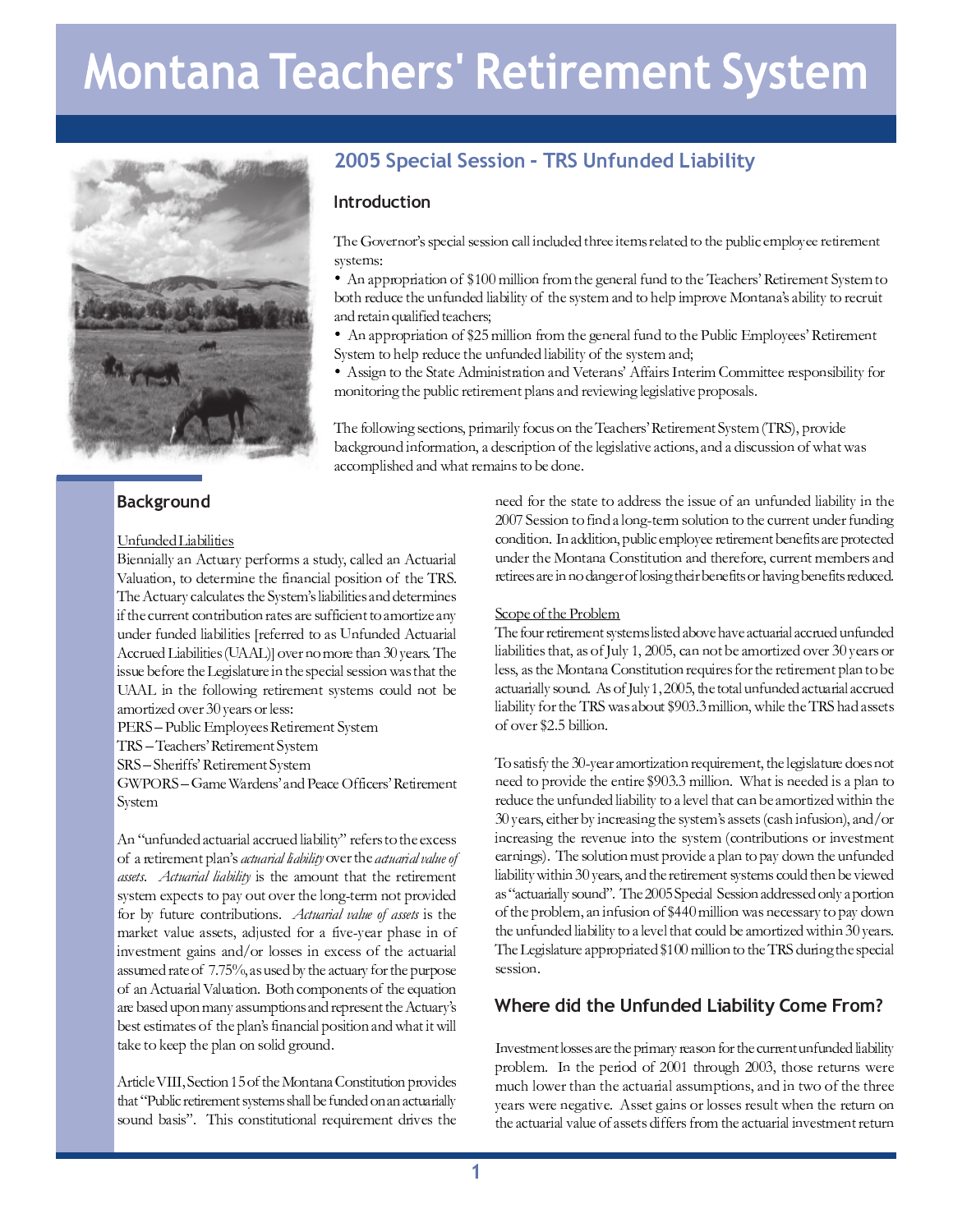assumption of 7.75% (8.0% before July 1, 2004). Under state law, all assets are invested by the State Board of Investments.

The 2005 Actuarial Valuation indicates that the actuarial return on assets has under performed the assumption by over 20% in the last five years (combined). Over these five years, the asset losses have increased the UAAL by about \$500 million. The drop in value of the equity market (stocks) is the major culprit. In addition, the passage of TRS 1.5% per year Guaranteed Annual Benefit Adjustment (GABA) in 1999, funded with increases in contributions (0.106% employee and 0.11% State) and extending the amortization period to pay off the UAAL from 9.2 years to 25.5 years, contributed to the present situation. The 1999 present value cost of the GABA was approximately \$216.4 million.

The GABA legislation had its roots in the 1991 session when the Legislature created an interim committee to examine public retirement issues and especially to develop a proposal to provide post-retirement adjustments to public retirees. A bill to provide post-retirement increases was introduced in the 1993 Session and in the 1995 Session, but each failed. In 1997, the Legislature adopted HB 170, which provided a 1.5% GABA for the eight public retirement systems administered by the Public Employees' Retirement Board. In 1999, the Legislature adopted HB 72 granting TRS retirees a 1.5% GABA.



It should be pointed out that investment gains, contribution rate increases, and increasing the amortization periods have historically been used by legislatures all across the country to fund benefit enhancements. Montana is not alone in funding benefits using enhanced market values, nor is it alone in having experienced significant investment losses. Montana is also not the only state seeking solutions to actuarially fund its public pension plans.

#### Special Session Legislative Action

The Governor's special session call presented a fairly straightforward first step approach toward resolving the unfunded liability issue. Two retirement related proposals were enacted.

First, the special session enacted legislation, HB 2, to give the State Administration and Veterans Affairs (SAVA) interim committee the additional duties and responsibilities for monitoring all public employee retirement systems and reviewing any proposed legislation. It includes an appropriation of \$5,000 general fund to finance a couple of additional meeting days for the SAVA committee during the 2005-2006 interim. The SAVA committee meeting schedule is available at:

http://leg.state.mt.us/css/committees/interim/2005\_2006/ st admin vet affairs.

Second, the Legislature appropriated \$125 million general fund to reduce the unfunded liability of the TRS and PERS. This appropriation was included in HB 1, the bill that was also the vehicle for the school funding appropriations. The Legislature appropriated \$100 million from the general fund to the Teachers' Retirement System, and an additional \$25 million from the general fund to the Public Employees Retirement System.

#### **What Remains to Be Done?**

The fact that unfunded liabilities continue to exist in excess of the level that can be amortized over 30 years or less means that there is still work for the Legislature to do. Between now and the 2007 Session, the Teachers' Retirement Board looks forward to working with the TRS active and retired members, the Governor and the Legislature to consider all alternatives to restore the TRS to a sound actuarial funding position as required by the Montana Constitution. In the mean time the TRS has over \$2.5 billion in assets and no one is in danger of losing their benefits or having benefits reduced. While this is a problem that must be addressed during the 2007 Session, we have the advantage of solving this problem over a long period of time.



#### **What Your Beneficiary Needs to Know**

If you die, would your beneficiary know what to do or whom to contact regarding your TRS retirement. Is your beneficiary aware that you designated him or her? Or, perhaps you have named someone other than your beneficiary to handle your affairs. In the event of your death, your beneficiary or other designated person should follow these simple steps:

- Contact the TRS Retired Payroll Department at 406 444-3185;
- · Telephone your employer's personnel office and;
- · Be prepared to provide a copy of your death certificate to TRS.

The Retired Payroll Department will respond to the notification of your death with all the information your beneficiary will need to proceed.

#### **What Working Retirees Need to Know**

House Bill 104 passed during the 2005 Session changing when benefits are cancelled for working retiree's in a part-time position. This legislation also adds a dollar-for-dollar benefit reduction when a working retiree exceeds the maximum amount they are allowed to earn.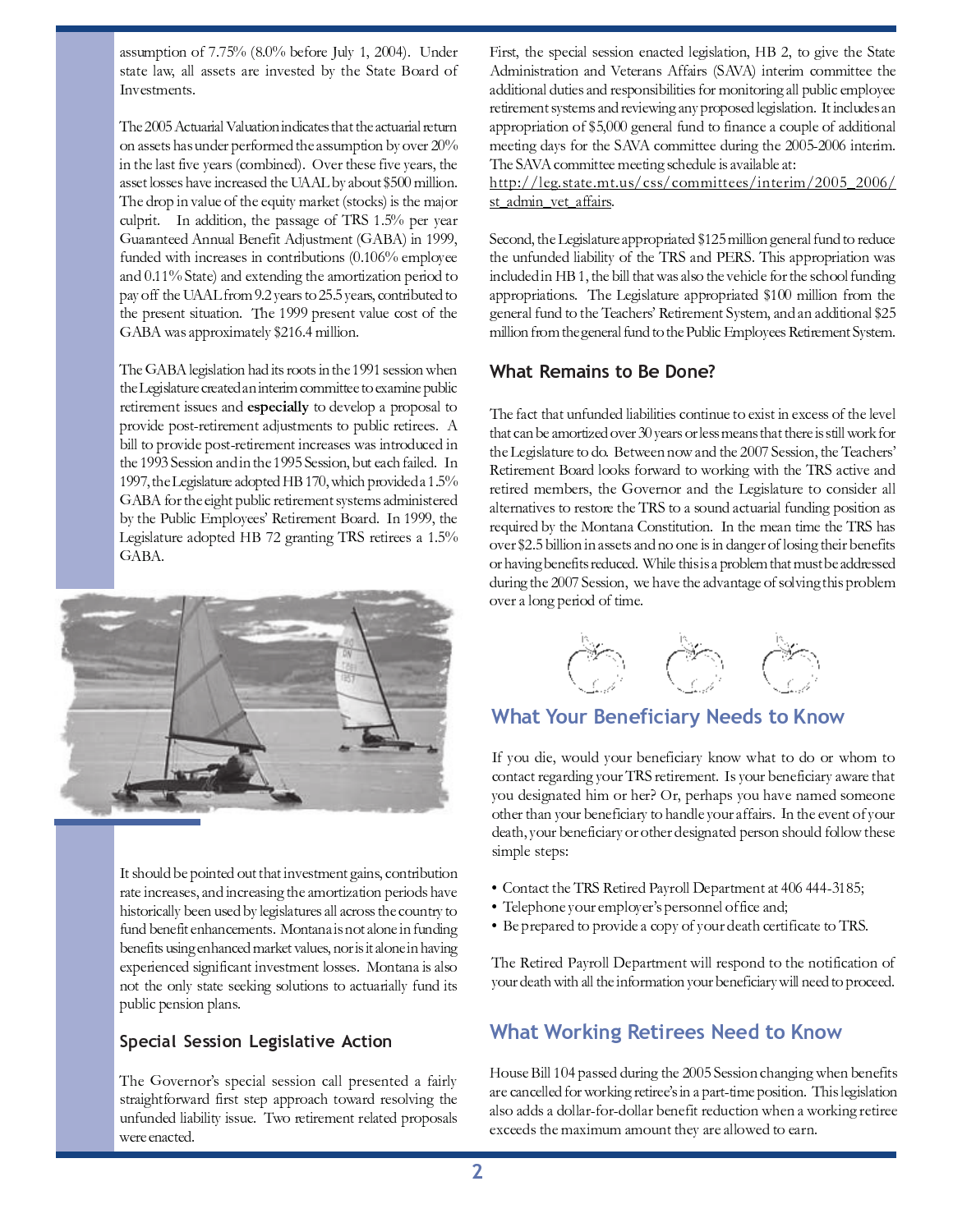# Montana Teachers' Retirement System

 $\blacksquare$  =  $\blacksquare$ 

<sup>R</sup> <sup>=</sup> <sup>E</sup> <sup>A</sup> <sup>S</sup> <sup>F</sup> <sup>A</sup>

#### - -

   ! ! " # ! ! # \$ % & school districts, state agencies, and the university system. The TRS is a defined benefit plan qualified under Section 401(a) of the Internal Revenue Code. Members and employers both contribute to the TRS, with members contributing 7.15% of their salary and employer contributing  $7.47\%$  of all wages reported each month

|                                  | <b>FY 2005</b> | <b>FY 2004</b> | <b>FY 2003</b> | <b>FY 2002</b> | <b>FY 2001</b> |
|----------------------------------|----------------|----------------|----------------|----------------|----------------|
| <b>Active Members</b>            | 18,247         | 18,257         | 18,285         | 17,262         | 18.530         |
| <b>Inactive Vested Members</b>   | 1.640          | 1.607          | 1.519          | 1,611          | 1.359          |
| <b>Benefit Recipients</b>        | 10.299         | 9.970          | 9,682          | 9.342          | 9,016          |
| <b>Average Age at Retirement</b> | 58.26          | 57.95          | 57.2           | 57.14          | 57.01          |
| <b>Average Benefit</b>           | \$1,392.50     | \$1,283.33     | \$1,187.00     | \$1,082.92     | \$987.00       |

#### ^ \_ ` <sup>a</sup> ` <sup>b</sup> \_ <sup>a</sup> <sup>c</sup> <sup>d</sup> ` <sup>e</sup> <sup>f</sup> <sup>g</sup> <sup>h</sup> <sup>a</sup> <sup>i</sup> \_ <sup>f</sup> `

j <sup>k</sup> <sup>l</sup> <sup>m</sup> <sup>n</sup> <sup>n</sup> <sup>o</sup> <sup>p</sup> <sup>q</sup> <sup>r</sup> <sup>s</sup> <sup>t</sup> <sup>t</sup> <sup>u</sup> <sup>v</sup> <sup>r</sup> <sup>w</sup> <sup>x</sup> <sup>n</sup> <sup>t</sup> <sup>w</sup> <sup>m</sup> <sup>s</sup> <sup>t</sup> <sup>u</sup> <sup>y</sup> <sup>r</sup> <sup>w</sup> <sup>z</sup> <sup>t</sup> <sup>m</sup> <sup>u</sup> { <sup>z</sup> <sup>|</sup> <sup>s</sup> <sup>u</sup> { <sup>t</sup> <sup>w</sup> <sup>u</sup> <sup>|</sup> <sup>n</sup> \ } <sup>r</sup> <sup>|</sup> <sup>|</sup> <sup>r</sup> <sup>n</sup> <sup>t</sup> <sup>z</sup> <sup>p</sup> <sup>|</sup> <sup>m</sup> <sup>n</sup> <sup>~</sup> <sup>r</sup> <sup>m</sup> { <sup>t</sup> <sup>r</sup> <sup>w</sup> { <sup>z</sup> <sup>|</sup> <sup>s</sup> <sup>u</sup> { <sup>t</sup> <sup>w</sup> <sup>u</sup> <sup>|</sup> <sup>n</sup> <sup>z</sup> <sup>w</sup> <sup>r</sup> <sup>m</sup> { <sup>y</sup> <sup>|</sup> <sup>z</sup> <sup>s</sup> <sup>r</sup> <sup>I</sup> <sup>n</sup> <sup>r</sup> <sup>w</sup> <sup>r</sup> <sup>z</sup> <sup>t</sup> <sup>m</sup> <sup>u</sup> { <sup>u</sup> <sup>o</sup> <sup>t</sup> <sup>m</sup> <sup>r</sup> <sup>n</sup> <sup>m</sup> <sup>n</sup> <sup>z</sup> <sup>m</sup> { <sup>t</sup> <sup>z</sup> <sup>m</sup> { <sup>r</sup> <sup>I</sup> <sup>z</sup> { <sup>z</sup> { z { { <sup>o</sup> <sup>z</sup> <sup>|</sup> <sup>r</sup> <sup>t</sup> <sup>r</sup> <sup>w</sup> { <sup>z</sup> <sup>|</sup> <sup>z</sup> <sup>o</sup> <sup>m</sup> <sup>t</sup> <sup>m</sup> <sup>n</sup> <sup>y</sup> <sup>r</sup> <sup>w</sup> <sup>u</sup> <sup>w</sup> <sup>r</sup> <sup>z</sup> { <sup>t</sup> <sup>~</sup> <sup>r</sup> <sup>w</sup> <sup>r</sup> <sup>n</sup> <sup>o</sup> <sup>|</sup> <sup>t</sup> <sup>n</sup> <sup>z</sup> <sup>w</sup> <sup>r</sup> <sup>w</sup> <sup>r</sup> <sup>y</sup> <sup>u</sup> <sup>w</sup> <sup>t</sup> <sup>r</sup> <sup>t</sup> <sup>u</sup> <sup>t</sup> <sup>~</sup> <sup>r</sup> <sup>r</sup> <sup>m</sup> <sup>n</sup> <sup>|</sup> <sup>z</sup> <sup>t</sup> <sup>m</sup> <sup>v</sup> <sup>r</sup> <sup>o</sup> <sup>m</sup> <sup>t</sup> <sup>u</sup> <sup>m</sup> <sup>t</sup> <sup>t</sup> <sup>r</sup> <sup>r</sup> \ <sup>j</sup> <sup>~</sup> <sup>r</sup> <sup>z</sup> <sup>o</sup> <sup>m</sup> <sup>t</sup> <sup>u</sup> <sup>w</sup> <sup>n</sup> <sup>u</sup> <sup>y</sup> <sup>m</sup> { <sup>m</sup> <sup>u</sup> { <sup>z</sup> <sup>n</sup> <sup>o</sup> { <sup>o</sup> <sup>z</sup> <sup>|</sup> <sup>m</sup> <sup>m</sup> <sup>r</sup> <sup>u</sup> <sup>w</sup> t <sup>~</sup> <sup>r</sup> <sup>x</sup> <sup>r</sup> <sup>z</sup> <sup>w</sup> <sup>r</sup> { <sup>r</sup> <sup>o</sup> { <sup>r</sup> <sup>O</sup> <sup>P</sup> <sup>I</sup> <sup>J</sup> <sup>P</sup> <sup>P</sup> <sup>M</sup> \ <sup>j</sup> <sup>~</sup> <sup>r</sup> <sup>t</sup> <sup>z</sup> <sup>p</sup> <sup>|</sup> <sup>r</sup> <sup>p</sup> <sup>r</sup> <sup>|</sup> <sup>u</sup> <sup>n</sup> <sup>o</sup> <sup>z</sup> <sup>w</sup> <sup>m</sup> <sup>r</sup> <sup>n</sup> <sup>j</sup> <sup>k</sup> <sup>l</sup> <sup>n</sup> <sup>w</sup> <sup>r</sup> <sup>v</sup> <sup>r</sup> { <sup>o</sup> <sup>r</sup> <sup>n</sup> <sup>z</sup> { <sup>r</sup> <sup>y</sup> <sup>r</sup> { <sup>n</sup> <sup>r</sup> <sup>n</sup> <sup>u</sup> <sup>w</sup> <sup>t</sup> <sup>~</sup> <sup>r</sup> <sup>s</sup> <sup>o</sup> <sup>w</sup> <sup>w</sup> <sup>r</sup> { <sup>t</sup> <sup>z</sup> { <sup>y</sup> <sup>w</sup> <sup>m</sup> <sup>u</sup> <sup>w</sup> <sup>m</sup> <sup>n</sup> <sup>s</sup> <sup>z</sup> <sup>|</sup> <sup>x</sup> <sup>r</sup> <sup>z</sup> <sup>w</sup> <sup>n</sup>

|                                        |                 |                 | \$ Increase       | % Increase  |
|----------------------------------------|-----------------|-----------------|-------------------|-------------|
|                                        | <b>FY 2005</b>  | <b>FY 2004</b>  | (Decrease)        | (Decrease)  |
| Investments (market value)             | \$2,540,556,693 | \$2,362,541,002 | \$178,015,691     | $7.53\%$    |
| Total Assets (1)                       | \$2,594,384,124 | \$2,464,034,432 | \$130,349,692     | $5.29\%$    |
| <b>Employer Contributions</b>          | \$57,150,364    | \$55,773,716    | \$1,376,648       | $2.47\%$    |
| <b>Employee Contributions</b>          | \$52,900,262    | \$51,494,174    | \$1,406,088       | 2.73%       |
| <b>State General Fund Contribution</b> | \$655,812       | \$659,146       | \$ (3,334)        | $(0.51\%)$  |
| Appreciation (Depreciation) in         |                 |                 |                   |             |
| Market Value of Investments            | \$112,888,982   | \$152,473,601   | \$ (39, 584, 619) | $(25.96\%)$ |
| Net Investment Earnings                | \$188,734,373   | \$281,792,993   | \$ (93,058,620)   | $(33.02\%)$ |
| Total Additions (2)                    | \$299,440,909   | \$389,720,281   | \$ (90,279,372)   | $(23.17\%)$ |
| Benefit Payments & Withdraws           | \$165,587,748   | \$156,113,866   | \$9,473,882       | $6.07\%$    |
| <b>Administrative Expenses</b>         | \$1,560,820     | \$1,506,694     | \$54,126          | $3.59\%$    |
| <b>Total Deductions (3)</b>            | \$167,148,568   | \$158,510,342   | \$8,638,226       | 5.45%       |

; ¦ <sup>j</sup> <sup>u</sup> <sup>t</sup> <sup>z</sup> <sup>|</sup> <sup>z</sup> <sup>n</sup> <sup>n</sup> <sup>r</sup> <sup>t</sup> <sup>n</sup> <sup>m</sup> { <sup>s</sup> <sup>w</sup> <sup>r</sup> <sup>z</sup> <sup>n</sup> <sup>r</sup> <sup>y</sup> <sup>w</sup> <sup>m</sup> <sup>z</sup> <sup>w</sup> <sup>m</sup> <sup>|</sup> <sup>x</sup> <sup>o</sup> <sup>r</sup> <sup>t</sup> <sup>u</sup> <sup>t</sup> <sup>~</sup> <sup>r</sup> <sup>m</sup> { <sup>s</sup> <sup>w</sup> <sup>r</sup> <sup>z</sup> <sup>n</sup> <sup>r</sup> <sup>m</sup> { <sup>t</sup> <sup>~</sup> <sup>r</sup> { <sup>o</sup> <sup>p</sup> <sup>r</sup> <sup>w</sup> <sup>u</sup> <sup>m</sup> { <sup>v</sup> <sup>r</sup> <sup>n</sup> <sup>t</sup> <sup>r</sup> { <sup>t</sup> <sup>o</sup> { <sup>m</sup> <sup>t</sup> <sup>n</sup> <sup>~</sup> <sup>r</sup> <sup>|</sup> <sup>z</sup> { <sup>z</sup> { <sup>m</sup> { <sup>s</sup> <sup>w</sup> <sup>r</sup> <sup>z</sup> <sup>n</sup> <sup>r</sup> <sup>m</sup> { <sup>t</sup> <sup>~</sup> <sup>r</sup> <sup>z</sup> <sup>w</sup> § <sup>r</sup> <sup>t</sup> <sup>v</sup> <sup>z</sup> <sup>|</sup> <sup>o</sup> <sup>r</sup> <sup>u</sup> m { <sup>v</sup> <sup>r</sup> <sup>n</sup> <sup>t</sup> <sup>r</sup> { <sup>t</sup> <sup>n</sup> <sup>~</sup> <sup>r</sup> <sup>|</sup> \

 $f \colon \mathcal{C} \to \mathcal{C}$  , we recover the set of the matrix when  $f \colon \mathcal{C} \to \mathcal{C}$  when  $f \colon \mathcal{C} \to \mathcal{C}$  and the matrix when  $f \colon \mathcal{C} \to \mathcal{C}$  and the matrix when the matrix  $f \colon \mathcal{C} \to \mathcal{C}$  and the matrix when the m

: ¦ ¨ r <sup>o</sup> <sup>s</sup> <sup>t</sup> <sup>m</sup> <sup>u</sup> { <sup>n</sup> <sup>m</sup> { <sup>s</sup> <sup>w</sup> <sup>r</sup> <sup>z</sup> <sup>n</sup> <sup>r</sup> <sup>p</sup> <sup>r</sup> <sup>s</sup> <sup>z</sup> <sup>o</sup> <sup>n</sup> <sup>r</sup> <sup>t</sup> <sup>~</sup> <sup>r</sup> <sup>z</sup> <sup>v</sup> <sup>r</sup> <sup>w</sup> <sup>z</sup> <sup>r</sup> <sup>p</sup> <sup>r</sup> { <sup>r</sup> <sup>m</sup> <sup>t</sup> <sup>m</sup> { <sup>s</sup> <sup>w</sup> <sup>r</sup> <sup>z</sup> <sup>n</sup> <sup>r</sup> <sup>w</sup> <sup>u</sup> <sup>t</sup> <sup>~</sup> <sup>r</sup> <sup>y</sup> <sup>w</sup> <sup>r</sup> <sup>v</sup> <sup>m</sup> <sup>u</sup> <sup>o</sup> <sup>n</sup> <sup>x</sup> <sup>r</sup> <sup>z</sup> <sup>w</sup> <sup>I</sup> <sup>z</sup> <sup>n</sup> <sup>m</sup> <sup>t</sup> <sup>~</sup> <sup>r</sup> { <sup>o</sup> <sup>p</sup> <sup>r</sup> <sup>w</sup> <sup>u</sup> <sup>w</sup> <sup>r</sup> <sup>t</sup> <sup>m</sup> <sup>w</sup> <sup>r</sup> <sup>r</sup> <sup>n</sup> <sup>w</sup> <sup>r</sup> <sup>s</sup> <sup>r</sup> <sup>m</sup> <sup>v</sup> <sup>m</sup> { <sup>p</sup> <sup>r</sup> { <sup>r</sup> <sup>m</sup> <sup>t</sup> <sup>n</sup> t <sup>~</sup> <sup>w</sup> <sup>u</sup> <sup>o</sup> <sup>~</sup> <sup>u</sup> <sup>o</sup> <sup>t</sup> <sup>t</sup> <sup>~</sup> <sup>r</sup> <sup>x</sup> <sup>r</sup> <sup>z</sup> <sup>w</sup> \

# ^ © <sup>ª</sup> « « <sup>¬</sup> ^ \_ ` <sup>a</sup> ` <sup>b</sup> \_ <sup>a</sup> <sup>c</sup> \_ ® ¯ <sup>c</sup> \_ ® ¯ <sup>i</sup> °

- ± <sup>²</sup> <sup>³</sup> <sup>±</sup> ´ <sup>µ</sup> ¶ · ¸ <sup>¹</sup> <sup>¹</sup> <sup>³</sup> <sup>º</sup> ¸ » » <sup>³</sup> <sup>º</sup> » <sup>¼</sup> <sup>¹</sup> <sup>½</sup> <sup>¾</sup> <sup>³</sup> ¸ » <sup>³</sup> ¿ <sup>À</sup> <sup>Á</sup> <sup>Â</sup> <sup>Ã</sup> <sup>Ä</sup> <sup>Å</sup> <sup>Æ</sup> <sup>Ä</sup> <sup>Ç</sup> <sup>¼</sup> · · <sup>¼</sup> <sup>È</sup> <sup>¹</sup> <sup>¾</sup> <sup>³</sup> ¶ <sup>¾</sup> <sup>³</sup> » <sup>³</sup> <sup>¹</sup> <sup>º</sup> <sup>¼</sup> <sup>¹</sup> <sup>É</sup> ¸ <sup>Ê</sup> <sup>Æ</sup> <sup>Ë</sup> <sup>Ì</sup> <sup>¼</sup> <sup>¹</sup> <sup>½</sup> <sup>¾</sup> <sup>³</sup> ¸ » <sup>³</sup> <sup>Í</sup> <sup>È</sup> <sup>¾</sup> <sup>º</sup> <sup>²</sup> <sup>³</sup> <sup>Í</sup> <sup>¼</sup> » <sup>½</sup> ¸ · <sup>Á</sup> <sup>³</sup> ¸ <sup>¾</sup> <sup>³</sup> <sup>¹</sup> ¿ <sup>³</sup> ¿ <sup>Î</sup> <sup>Ï</sup> <sup>¹</sup> <sup>³</sup> <sup>Ä</sup> <sup>Ð</sup> <sup>Ñ</sup> <sup>Å</sup> <sup>Ð</sup> <sup>Ð</sup> <sup>Ê</sup> <sup>Æ</sup>
- $\bullet$ ± <sup>È</sup> <sup>º</sup> ¸ · <sup>½</sup> <sup>È</sup> <sup>¹</sup> <sup>º</sup> <sup>¾</sup> <sup>¼</sup> <sup>À</sup> <sup>Ï</sup> <sup>º</sup> <sup>¼</sup> <sup>È</sup> <sup>¹</sup> » <sup>º</sup> <sup>È</sup> <sup>º</sup> <sup>²</sup> <sup>³</sup> ¶ · ¸ <sup>¹</sup> ¸ · » <sup>È</sup> <sup>¼</sup> <sup>¹</sup> <sup>½</sup> <sup>¾</sup> <sup>³</sup> ¸ » <sup>³</sup> ¿ <sup>À</sup> <sup>Á</sup> <sup>Å</sup> <sup>Æ</sup> <sup>Ë</sup> <sup>Ì</sup> <sup>Í</sup> <sup>¾</sup> <sup>È</sup> <sup>Ç</sup> <sup>º</sup> <sup>²</sup> <sup>³</sup> ¶ <sup>¾</sup> <sup>³</sup> <sup>Ò</sup> <sup>¼</sup> <sup>È</sup> <sup>Ï</sup> » <sup>Á</sup> <sup>³</sup> ¸ <sup>¾</sup> <sup>Í</sup> <sup>¾</sup> <sup>È</sup> <sup>Ç</sup> <sup>Â</sup> <sup>Ã</sup> <sup>Ð</sup> <sup>Ó</sup> <sup>Æ</sup> <sup>Ô</sup> <sup>Ç</sup> <sup>¼</sup> · · <sup>¼</sup> <sup>È</sup> <sup>¹</sup> <sup>º</sup> <sup>È</sup> <sup>Â</sup> <sup>Ã</sup> <sup>Ã</sup> <sup>Ð</sup> <sup>Æ</sup> <sup>Ó</sup> <sup>Ç</sup> <sup>¼</sup> · · <sup>¼</sup> <sup>È</sup> <sup>¹</sup> <sup>Æ</sup>
- $\bullet$ Õ ³ <sup>º</sup> <sup>¼</sup> <sup>¹</sup> <sup>Ò</sup> <sup>³</sup> » <sup>º</sup> <sup>Ç</sup> <sup>³</sup> <sup>¹</sup> <sup>º</sup> <sup>¼</sup> <sup>¹</sup> <sup>½</sup> <sup>È</sup> <sup>Ç</sup> <sup>³</sup> <sup>Ö</sup> <sup>Í</sup> ¸ <sup>¼</sup> <sup>¾</sup> <sup>Ò</sup> ¸ · <sup>Ï</sup> <sup>³</sup> <sup>È</sup> <sup>Í</sup> <sup>¼</sup> <sup>¹</sup> <sup>Ò</sup> <sup>³</sup> » <sup>º</sup> <sup>Ç</sup> <sup>³</sup> <sup>¹</sup> <sup>º</sup> » ¶ · <sup>Ï</sup> » <sup>¼</sup> <sup>¹</sup> <sup>Ò</sup> <sup>³</sup> » <sup>º</sup> <sup>Ç</sup> <sup>³</sup> <sup>¹</sup> <sup>º</sup> <sup>¼</sup> <sup>¹</sup> <sup>½</sup> <sup>È</sup> <sup>Ç</sup> <sup>³</sup> · <sup>³</sup> » » <sup>¼</sup> <sup>¹</sup> <sup>Ò</sup> <sup>³</sup> » <sup>º</sup> <sup>Ç</sup> <sup>³</sup> <sup>¹</sup> <sup>º</sup> <sup>³</sup> <sup>×</sup> ¶ <sup>³</sup> <sup>¹</sup> » <sup>³</sup> <sup>Ø</sup> » <sup>²</sup> <sup>È</sup> <sup>Ù</sup> <sup>³</sup> ¿ ¸ ¿ <sup>³</sup> <sup>½</sup> <sup>¾</sup> <sup>³</sup> ¸ » <sup>³</sup> <sup>È</sup> <sup>Í</sup> <sup>Â</sup> <sup>Ô</sup> <sup>Ä</sup> <sup>Æ</sup> <sup>Ã</sup>  $\blacksquare$
- n → a aista i dia aista dia antany dia 2008. Ë <sup>Æ</sup> <sup>Ã</sup> <sup>Ì</sup> <sup>Í</sup> <sup>¾</sup> <sup>È</sup> <sup>Ç</sup> <sup>º</sup> <sup>²</sup> <sup>³</sup> ¶ <sup>¾</sup> <sup>³</sup> <sup>Ò</sup> <sup>¼</sup> <sup>È</sup> <sup>Ï</sup> » <sup>Á</sup> <sup>³</sup> ¸ <sup>¾</sup> <sup>Æ</sup>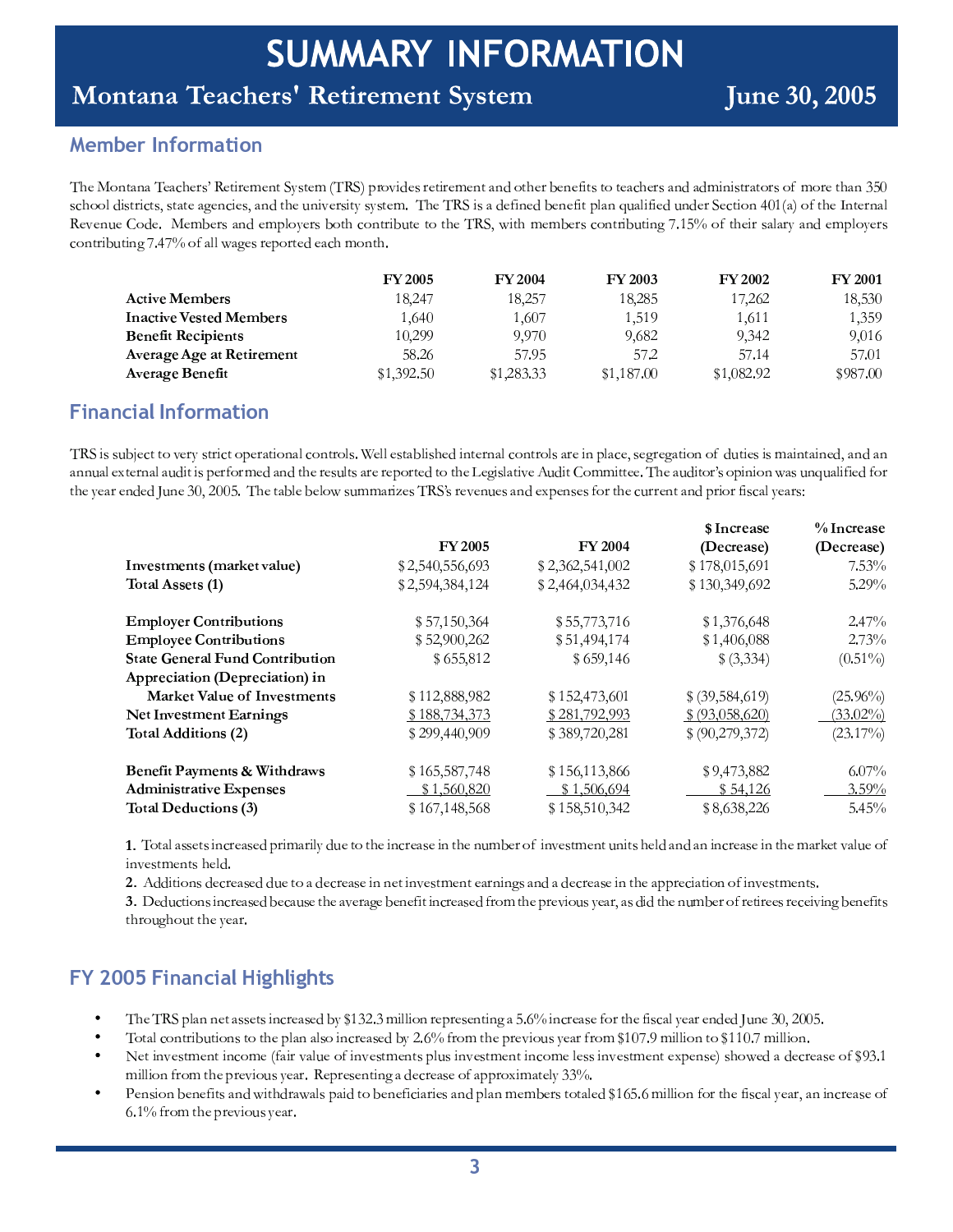# Montana Teachers' Retirement System

#### **Investments**

The TRS investment portfolio posted an overall return of 8.04%, resulting in an increase in the fair market value of its investments. The System's total annualized rate of return over the last 5 and 10 years was 2.81% and 7.36% respectively. This rate of return compares with an actuarial assumed rate of 8% through June 30, 2004 and 7.75% effective July 1, 2004. The Board of Investments (BOI) invests the TRS and other pension portfolios for the long-term. Performance in any given year is dependent not only on the BOI's investment performance and the asset allocation they have adopted, but also on the performance of the markets themselves, which are impacted by domestic and global economic conditions, interest rates, and government policies. The following table illustrates the net annual returns realized by the BOI since 1990.

| <b>Fiscal Year</b><br>Market |          | <b>Fiscal Year</b> | Market    |
|------------------------------|----------|--------------------|-----------|
| Ending                       | Returns  | Ending             | Returns   |
| June 30, 1990                | $9.6\%$  | June 30, 1998      | $16.6\%$  |
| June 30, 1991                | $9.4\%$  | June 30, 1999      | 11.9%     |
| June 30, 1992                | 14.3%    | June 30, 2000      | $7.8\%$   |
| June 30, 1993                | $11.1\%$ | June 30, 2001      | $(5.1\%)$ |
| June 30, 1994                | $2.3\%$  | June 30, 2002      | $(7.3\%)$ |
| June 30, 1995                | $15.7\%$ | June 30, 2003      | $6.2\%$   |
| June 30, 1996                | $12.4\%$ | June 30, 2004      | $13.3\%$  |
| June 30, 1997                | $19.4\%$ | June 30, 2005      | $8.04\%$  |

The asset losses over the last five years have increased the Unfunded Actuarial Accrued Liability (UAAL) by about \$500 million. The root of these losses is the negative market returns of 5.1% and 7.3% in the years ending June 30, 2001 and June 30, 2002.

## **Funding Status**

The overall objective of a pension fund is to accumulate sufficient funds to meet all expected future obligations to participants. The member contribution rate 7.15%, the employer contribution rate 7.47% and the State General Fund Contribution 0.11% are established by statute. The rates are intended to be sufficient to pay TRS's normal cost and to amortize TRS's UAAL over a period of 30 years from the valuation date. As of July 1, 2005, the existing rates are not sufficient to amortize the UAAL over 30 years. A 30-year period is the maximum amortization period allowed by the Governmental Accounting Standards Board (GASB) Statement 25 in computing the Annual Required Contribution (ARC). The 30-year period is in common use for public-sector plans and is considered reasonable by the Board.

In order to determine the adequacy of the statutory contribution rates, it is compared to the GASB Statement 25 ARC. The ARC is equal to the sum of (a) the normal cost, and (b) the level percentage of pay required to amortize the UAAL over a 30-year period. For this calculation, payroll is assumed to increase 4.50% per annum. As of July 1, 2005, the ARC is 18.79%. This is more than the 14.73% rates currently required by law. The shortfall (the negative margin) between the rates mandated by law and the rate necessary to fund the UAAL in 30 years is 4.06%.

The funded ratio (the ratio of the actuarial value of assets to the actuarial accrued liability) decreased from last year. The funded ratio at July 1, 2004, was 76.6%, while it is 73.4% as of July 1, 2005. This decrease is due primarily to the two factors, recognition of unrealized losses resulting from market declines in fiscal years 2000, 2001 and 2002, and retirement experience losses caused by more retirees retiring earlier and at younger ages than expected.

The following table summarizes the 2005 Actuarial Valuation of the TRS. A detailed discussion of funding is provided in the TRS Annual Report. This report can be found on the TRS website at www.trs.mt.gov, or by calling the TRS, 406 444-3134 and requesting a copy.

|                                      | July 1, $2005$ (in millions) | July 1, $2004$ (in millions) |
|--------------------------------------|------------------------------|------------------------------|
| <b>Actuarial Accrued Liability</b>   | \$3,400.8                    | \$3,243.5                    |
| <b>Actuarial Value of Assets</b>     | \$2,497.5                    | \$2,485.7                    |
| Unfunded Actuarial Accrued Liability | \$903.3                      | \$757.8                      |
| <b>Funded Ratio</b>                  | 73.4%                        | 76.6%                        |